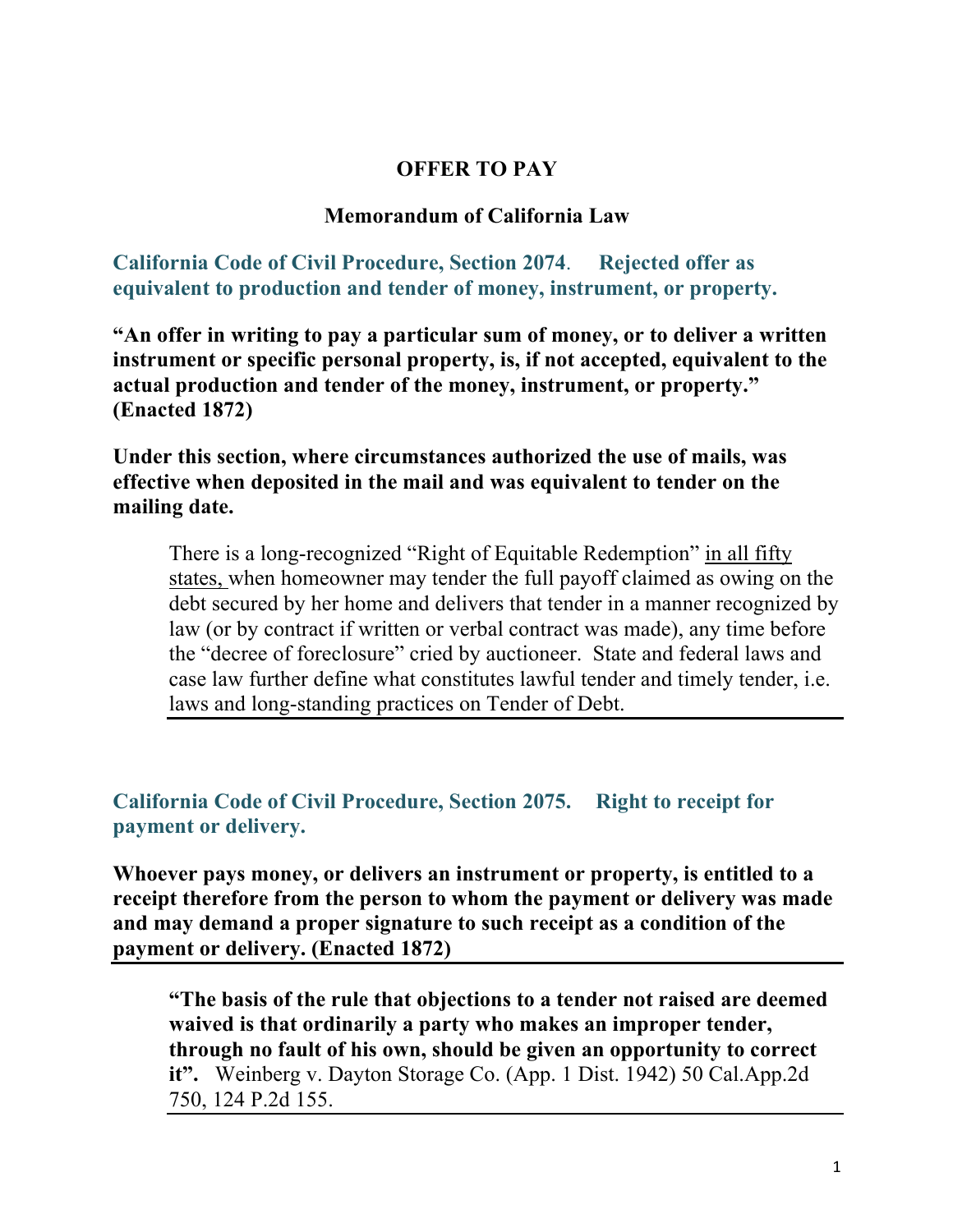**"A creditor who objects to mode of an offer of performance, which creditor has an opportunity to state, must so state it, if objection could have been obviated by the other party, otherwise it will be waived".**  Hohener v. Gauss (App. 2 Dist. 1963) 34 Cal.Rptr. 656, 221 Cal.App.2d 797.

**"Creditor may not remain silent regarding tender and later surprise debtor with hidden objections thereto".** Noyes v. Habitation Resources, Inc. (App. 2 Dist. 1975) 123 Cal.Rptr. 261, 49 Cal.App.3d 910.

**"Defendant, not having objected to amount and terms of tender, cannot first urge on appeal that tender was subterfuge".** Weyse v. Biedebach (App. 2 Dist. 1927( 86 Cal.App. 736, 261 P. 1092.

**"Objections to time and mode of tender, not having been made at time nor till trial, are deemed waived".** Smith v. Lobb (App. 1917) 33 Cal.App. 790, 166 P. 1026.

**"All objections to a tender by personal check, cashier's check or by money are waived by the creditor if not then stated".** Rose v. Hecht (App. 2 Dist. 1949) 94 Cal.App.2d 662, 211 P.2d 347.

**"By failure to object to a tender as to the mode of the offer, the party to whom the tender is made waives the grounds of the objections which he had an opportunity to state at the time and which could then have been obviated by the tenderer".** Smith v. Central & Pacific Imp Corp. (App. 1 Dist. 1919) 45 Cal.App. 348, 187 P. 456.

**California Code of Civil Procedure, Section 2076. Objections to tender; time; specification.** 

**"The person to whom a tender is made must, at the time, specify any objection he may have to the money, instrument, or property, or he must be deemed to**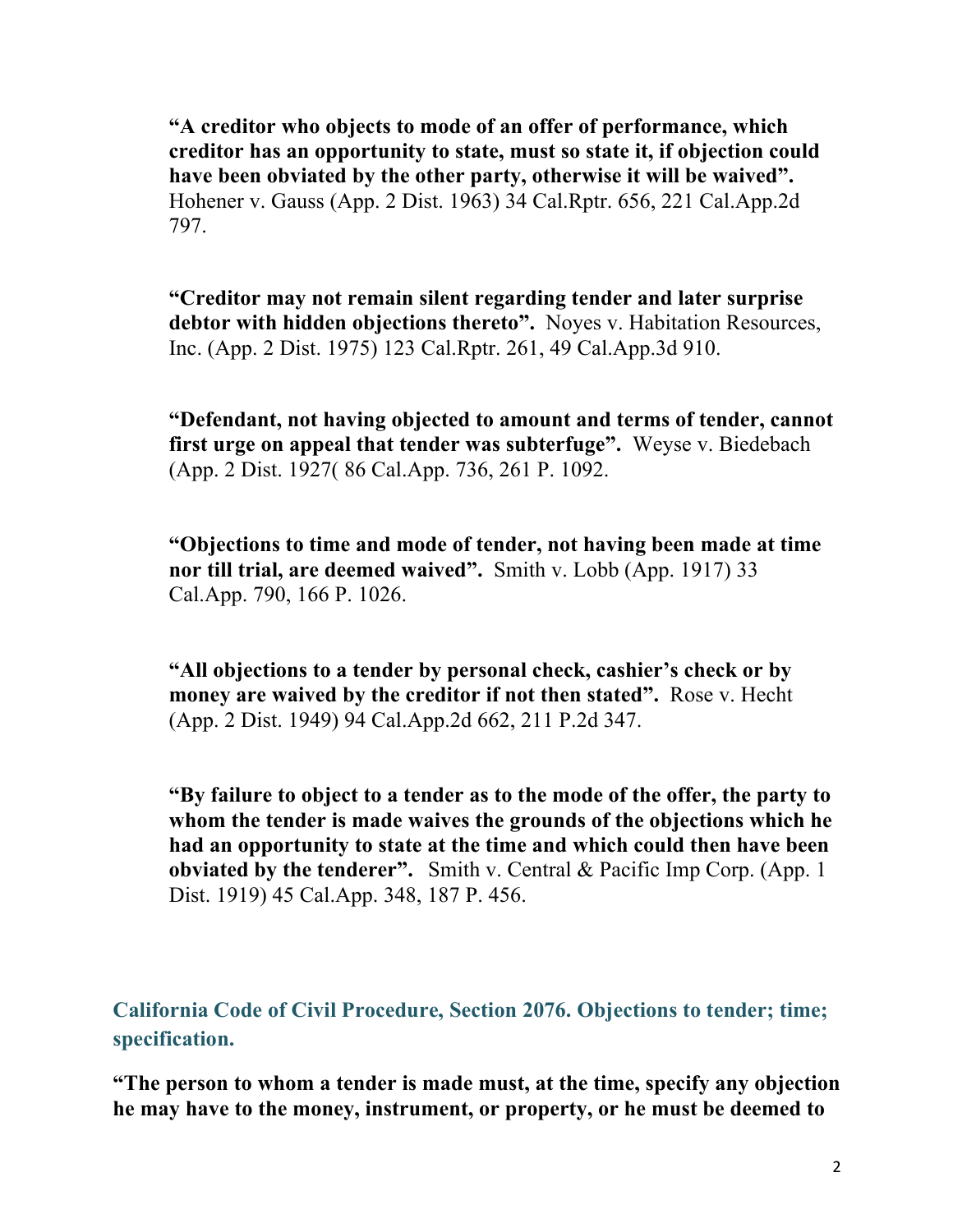**have waived it; and if the objection be to the amount of money, the terms of the instrument, or the amount or kind of property, he must specify the amount, terms, or kind which he requires, or be precluded from objecting afterwards. " (Enacted 1872)** 

**"The rationale of the requirement of the specific objection is that the offeror should be permitted to remedy any defects in his tender; the offeree is therefore not allowed to remain silent at the time of the tender and later surprise the offeror with hidden objections."** Thomassen v. Carr, (1967) 250 C.A.2d 341; 58 Cal. Rptr. 297.

**"Provisions of this section concerning requirements for objections to tender applies when tender is made".** Canal-Randolph Anaheim, Inc. v. Moore (App. 4 Dist. 1978) 144 Cal.Rptr. 474, 78 Cal.App.3d 477.

**"This section is liberally construed".** Kofoed v. Gorden (1898) 122 Cal. 314, 54 P. 1115.

**West's Ann.Cal.C.C.P. Section 2076, requiring objections to tender to be specified.**

**West's Ann.Cal.Civ.Code Section 1501, providing that all objections to mode of offer or performance are waived by creditor if not stated at time to person making offer, should be read together".** Sanguansak v. Myers (App. 1 Dist. 1986) 223 Cal.Rptr. 490, 178 Cal.App.3d 110.

**West's Ann.Cal.C.C.P. Section 2076, and West's Ann.Cal.Civ.Code Section 1501 are primarily intended to protect debtors/offerors who perform or tender performance in good faith from harm by creditors/offerees who refuse to accept or intentionally fail to demand proper tender".** Sanguansak v. Myers (App. 1 Dist 1986) 223 Cal.Rptr. 490, 178 Cal.App.3d 110.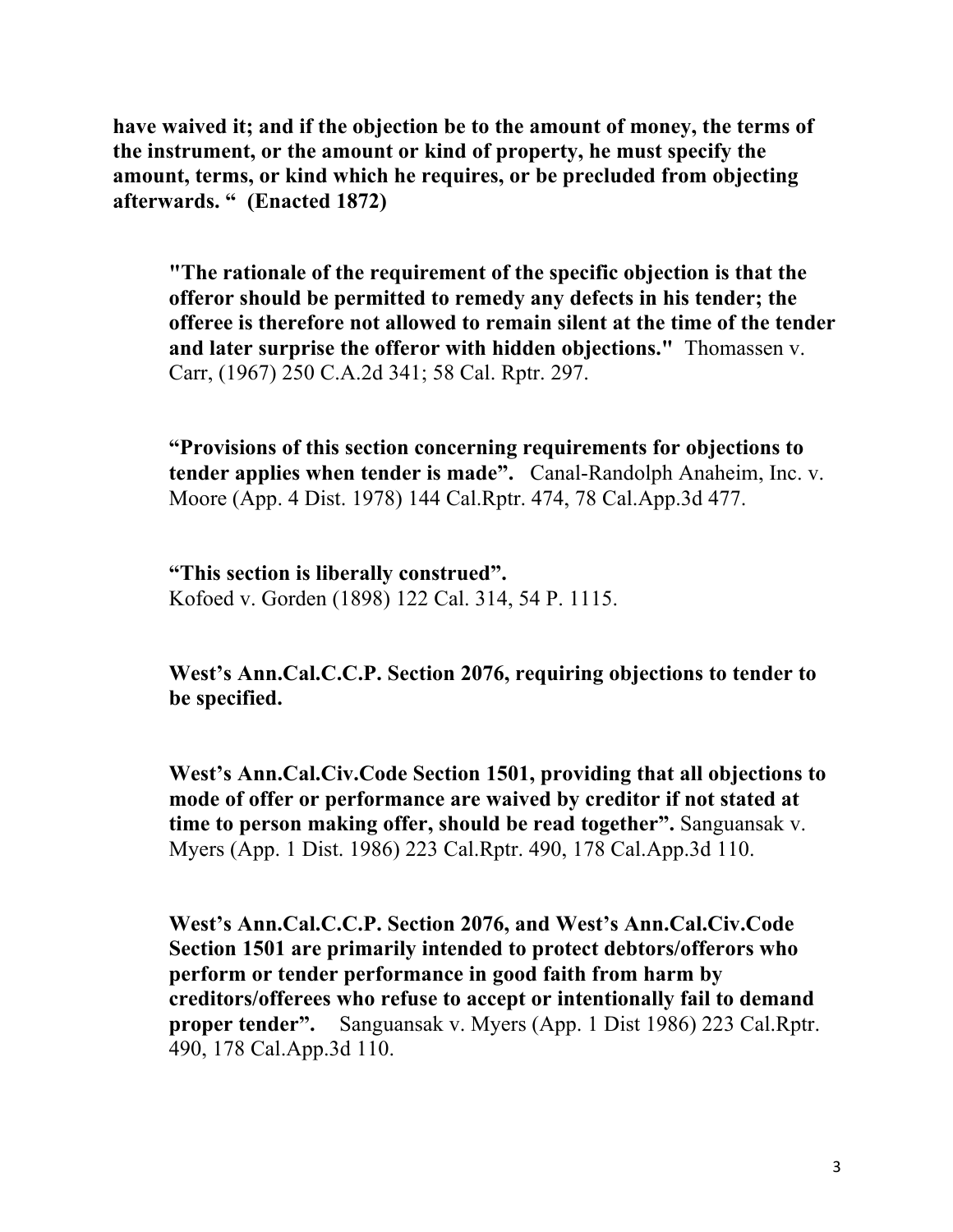**"Purpose of statutes requiring that person to whom tender is made must specify any objection he has to tender is to allow debtor who is willing and able to pay his debt to know what his creditor demands so that debtor may, if he wishes, make conforming tender".** Noyes v. Habitation Resources, Inc. (App. 2 Dist. 1975) 123 Cal.Rptr. 261, 49 Cal.App.3d 910.

**"Provision of this section requiring person to whom tender is made to specify any objection he has to money or be deemed to have waived it are for purpose of informing debtor, who is willing and able to pay his debt, that he may if he chooses, make offer conform**. Still v. Plaza Marina Commercial Corp. (App. 5 Dist. 1971) 98 Cal.Rptr. 414, 21 Cal.App.3d 378.

**"If creditor objects to mode of tender, it must be on ground that there is no lawful offer of money**. Noyes v. Habitation Resources, Inc. (App. 2 Dist. 1975) 123 Cal.Rptr. 261, 49 Cal.App.3d 910.

**"Where there is no objection by payee to form of offer, and writing itself prescribes no particular form, physical tender of money itself is unnecessary".** Moriarty v. Carlson (App. 2 Dist. 1948) 83 Cal.App.2d 745, 189 P.2d 51.

**"A tender need not be kept good when it appears that it will not be accepted".** Hossom v. City of Long Beach (App. 2 Dist. 1948) 83 Cal.App.2d 745, 189 P.2d 787.

**"Rational of requirement that offeree make specific objection to offeror's tender or waive objection to conditions imposed by offeror is that offeror should be permitted to remedy any defects in his tender".**  Layton v. West (App. 1 Dist. 1969) 76 Cal.Rptr. 507, 271 Cal. App.2d 508.

>>>>>>>>>>>>>>>>>>>>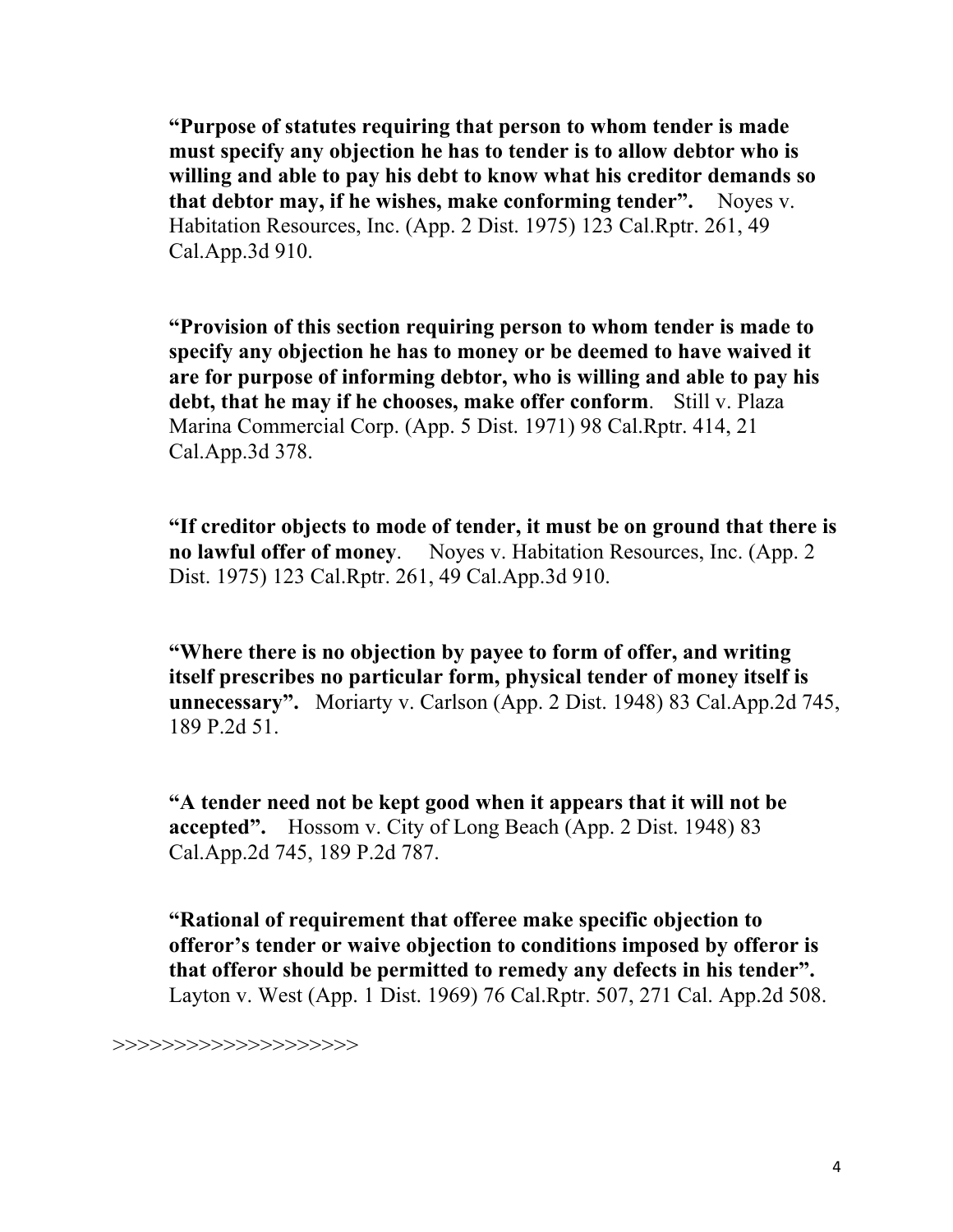**California Civil Code, Section 1485. Extinction of Obligation.**  OBLIGATION EXTINGUISHED BY OFFER OF PERFORMANCE.

**"An obligation is extinguished by an offer of performance, made in conformity to the rules herein prescribed, and with intent to extinguish the obligation. (Enacted 1872)** 

**"Tender is offer of performance made with intent to extinguish obligation and when properly made his effect of putting other party in default if it refuses to accept it**." Still v. Plaza Marina Commercial Corp. (1971) 98 Cal.Rptr. 414, 21 C.A.3d 378.

**California Civil Code, Section 1487. Person required to make offer.**

**"An offer of performance must be made by the debtor, or by some person on his behalf and with his assent." (Enacted 1872)**

**California Civil Code, Section 1488. Procedure in making offer.** 

**"An offer of performance must be made to the creditor, or to any one of two or more joint creditors, or to a person authorized by one or more of them to receive or collect what is due under the obligation, if such creditor or authorized person is present at the place where the offer may be made; and if not, wherever the creditor may be found. (Enacted 1872.** Amended by Code Am.1873-74, c. 612, p. 240, Section 183.)

**California Civil Code, Section 1489. Place of offer. WHERE OFFER MAY BE MADE.** 

**"In the absence of an express provision to the contrary, an offer of performance may be made, at the option of the debtor: At any place**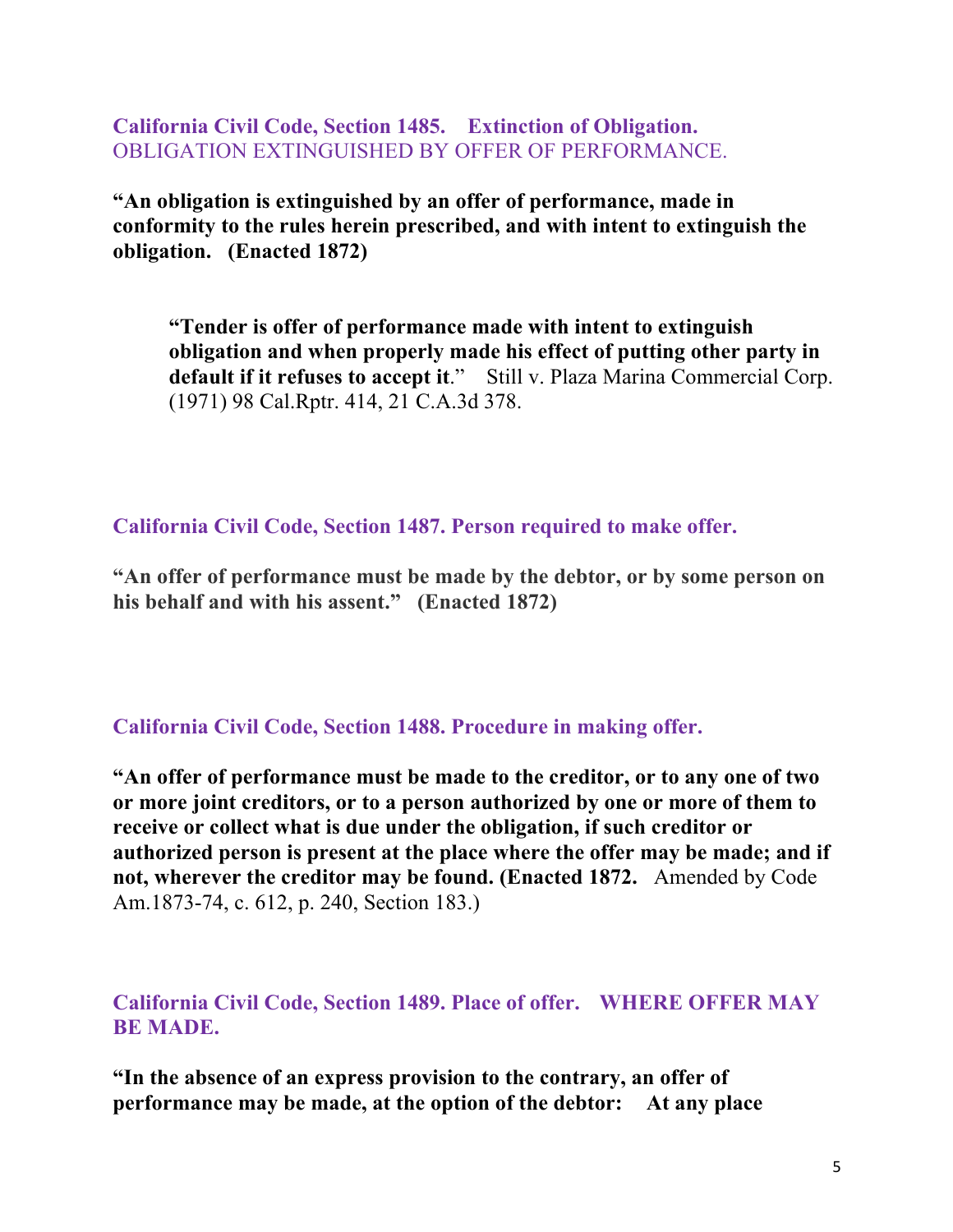**appointed by the creditor; or** wherever **the person to whom the offer ought to be made can be found; or**

**If such person cannot, with reasonable diligence, be found within this State, and within a reasonable distance from his residence or place of business, or if he evades the debtor, then at his residence or place of business, if the same can, with reasonable diligence, be found within the State; or,** 

**If this cannot be done, then at any place within this State (Enacted 1872)** 

**"Where mortgagee is absent from the state during the period of redemption, the tender to redeem must be made as required by the provision of this section that the tender may be made at his residence or place of business, if the same can be found, and, if not, at any place within the state". (Emphasis added)** Swain v. Jacks (1889) 57 P. 989, 125 C. 215.

**California Civil Code, Section 1490. Time of offer. WHEN OFFER MUST BE MADE.** 

**"Where an obligation fixes a time for its performance, and offer of performance must be made at that time, within reasonable hours, and not before nor afterwards." (Enacted 1872)** 

**"Where considering the whole transaction, a mortgage is evidently intended, a tender upon the exact day is not strictly necessary to preserve the rights of the parties as to redemption".** Pioneer Gold Min. Co. v. Baker (C.C.1885) 23 F. 258.

**California Civil Code, Section 1496. Production of thing to be delivered. PRODUCTION OF THING TO BE DELIVERED NOT NECESSARY.** 

**"The thing to be delivered, if any, need not in any case be actually produced, upon an offer of performance, unless the offer is accepted". (Enacted 1872)**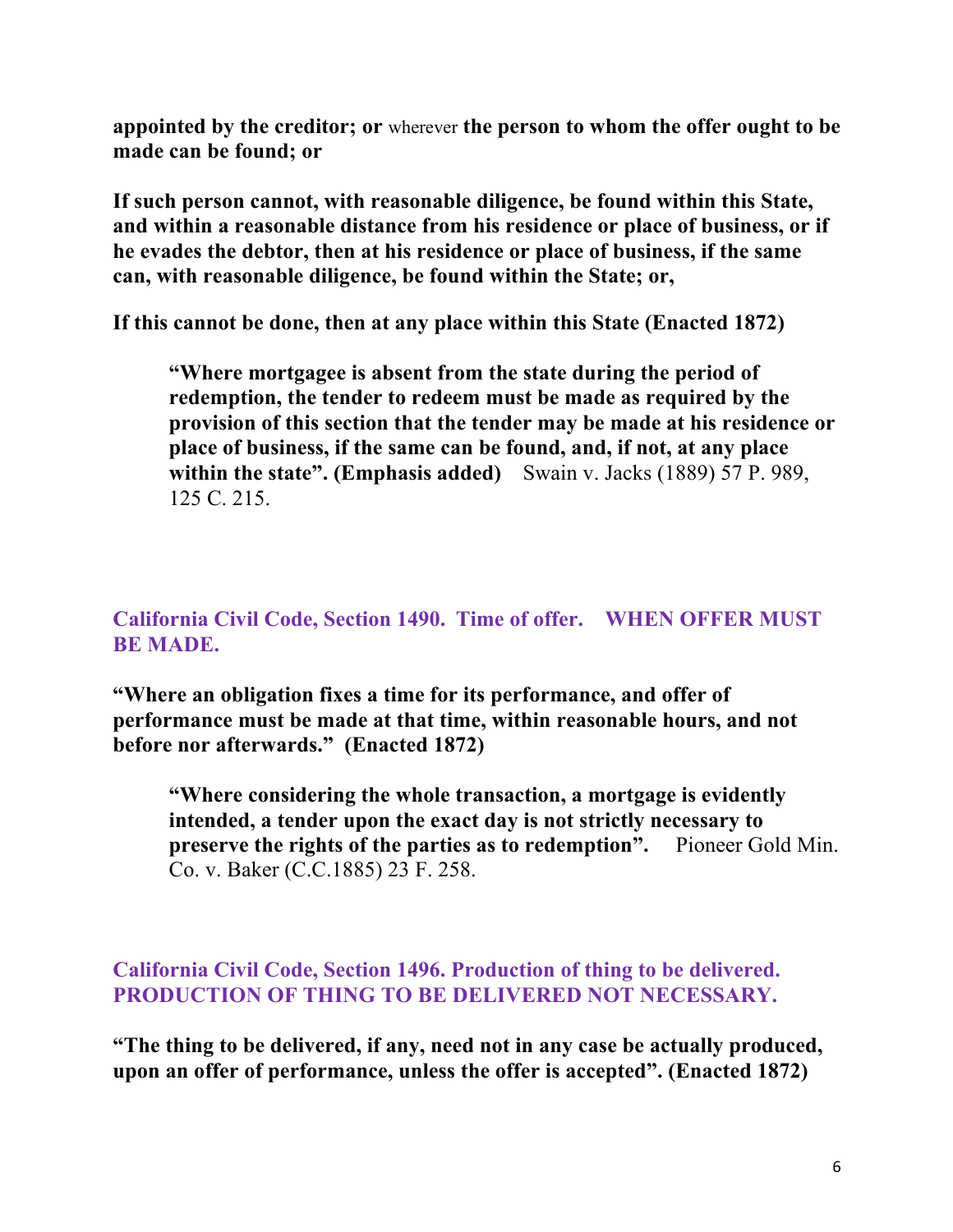**"Where there is no objection by payee to form of offer, and writing itself prescribes no particular form, physical tender of money itself is unnecessary".** Moriarty v. Carlson (1960) 7 Cal.Rptr. 282, 184 C.A.2d 51.

**"In view of this section and Section 1501 declaring that all objections to the mode of an offer which could be stated at the time to the person making the offer, and could be then obviated by him, are waived unless then stated, in case of an offer to pay money, actual production of it is waived unless demanded at the time".** Green v. Barney (1894) 36 p. 1026, 4 C.U. 665.

**California Civil Code, Section 1498. Offer dependent upon performance of conditions. PERFORMANCE OF CONDITION PRECEDENT.** 

**"When a debtor is entitled to the performance of a condition precedent to, or concurrent with, performance on his part, he may make his offer to depend upon the due performance of such condition." (Enacted 1872)** 

**"Validity of tender was not impaired by coupling with it demand for return of property pledged as security, in view of Sections 1498 and 1504**". Perry v. Bank of Bakersfield (1918) 170 P. 415, 177 C. 206.

**California Civil Code, Section 1501. Time for objection to mode of offer. OBJECTIONS TO MODE OF OFFER.** 

**"All objections to the mode of an offer of performance, which the creditor has an opportunity to state at the time to the person making the offer, and which could be then obviated by him, are waived by the creditor, if not then stated." (Enacted 1872)** 

**"Purpose of this section requiring that person to whom tender is made must specify any objection he has to tender is to allow debtor who is willing and able to pay his debt to know what his creditor demands so that debtor may, if he wishes, make conforming tender".** Noyes v. Habitation Resources, Inc. (App. 2 Dist. 1975) 123 Cal.Rptr. 261, 49 Cal.App.3d 910, 82 A.L.R.3d 1192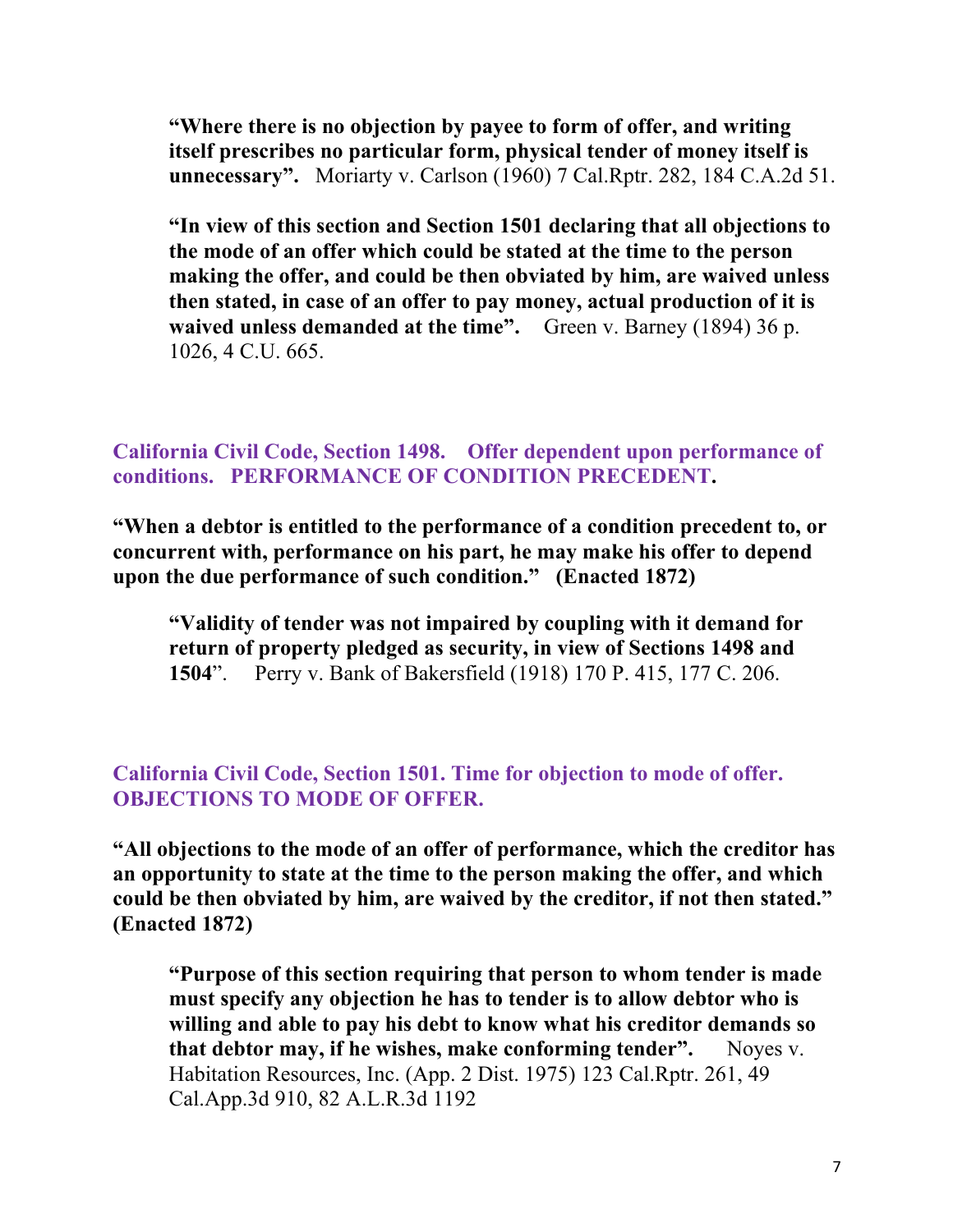**"This section and C.C.P. Section 2076, providing that objections to tender are waived if not specifically made, must be read as though parts of same statute".** Hind v. Oriental Products Co. (1925) 235 P. 438, 195  $C. 655.$ 

**"This section is not restricted to objections to the thing offered, and the time and mode of offering it, but applies also to objections to the conditions on which the tender is made".** Kofoed v. Gordon (1898) 54 P. 1115, 122 C. 314.

**"The basis of the rule that objections to a tender not raised are deemed waived is that ordinarily a party who makes an improper tender through no fault of his own should be given an opportunity to correct it".** Weinberg v. Dayton Storage Co. (1942) 124 P.2d 155. 50 C.A.2d 750.

**"If creditor objects to mode of tender, it must be on ground that there is no lawful offer of money.** Noyes v. Habitation Resources, Inc. (App. 2 Dist. 1975) 123 Cal.Rptr. 261, 49 Cal.App.3d 910.

**"Where there is no objection by payee to form of offer, and writing itself prescribes no particular form, physical tender of money itself is unnecessary"** Moriarty v. Carlson (App. 2 Dist. 1948) 83 Cal.App.2d 745, 189 P.2d 51.

**"A creditor who objects to mode of an offer of performance, which creditor has an opportunity to state, must so state it, if objection could have been obviated by the other party, otherwise it will be waived".**  Hohener v. Gauss (App. 2 Dist. 1963) 34 Cal.Rptr. 656, 221 Cal.App.2d 797.

**"In view of this section and Section 1496, which provides that, unless an offer of performance be accepted, the thing to be delivered need not be actually produced in case of an offer to pay money, actual production of it is waived unless demanded at the time".** Green v. Barney (1894) 36 P. 1026, 4 C.U. 665.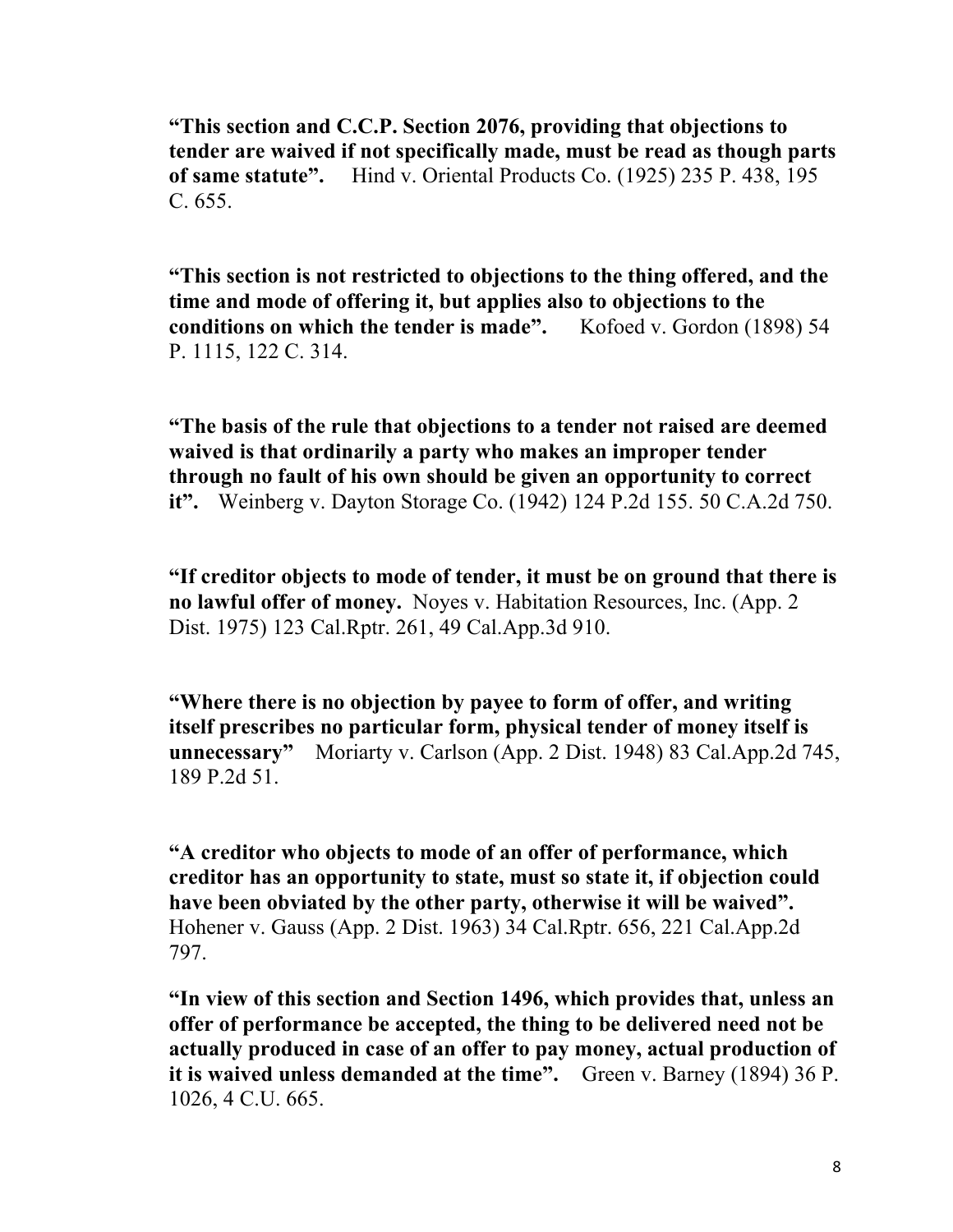**"Creditor may not remain silent regarding tender and later surprise debtor with hidden objections thereto**". Noyes v. Habitation Resources, Inc. (App. 2 Dist. 1975) 123 Cal.Rptr. 261, 49 Cal.App.3d 910.

**California Civil Code, Section 1504. Effect of offer on interest and incidents of obligation. EFFECT OF OFFER ON ACCESSORIES OF OBLIGATION.** 

**"An offer of payment or other performance, duly made, though the title to the thing offered by not transferred to the creditor, stops the running of interest on the obligation, and has the same effect upon all its incidents as a performance thereof." (Enacted 1872)** 

**"Validity of tender was not impaired by coupling with it demand for return of property pledged as security, in view of Sections 1498 and this section".** Berry v. Bank of Bakersfield (1918) 170 P. 415, 177 C. 206.

**"Where a tender is made of the full amount due before suit is brought, and the tender is kept good and brought into court, the judgement should be for plaintiff for the amount tendered and for defendant for his costs."** Curiac vs. Abadie, (1864) 25 Cal 502.

**"Tender of amount of obligation must be duly made and in good faith to discharge lien given as collateral security thereof."** Sondel v. Arnold (1934) 39 P.2d 793, 2 C.2d 87.

**"Tender of mortgage debt with interest and title examination fee and mortgagee's refusal without objection discharged mortgage lien."** Wiemeyer v. Southern Trust & Commerce Bank (1930) 290 P. 70, 107 C.A. 165.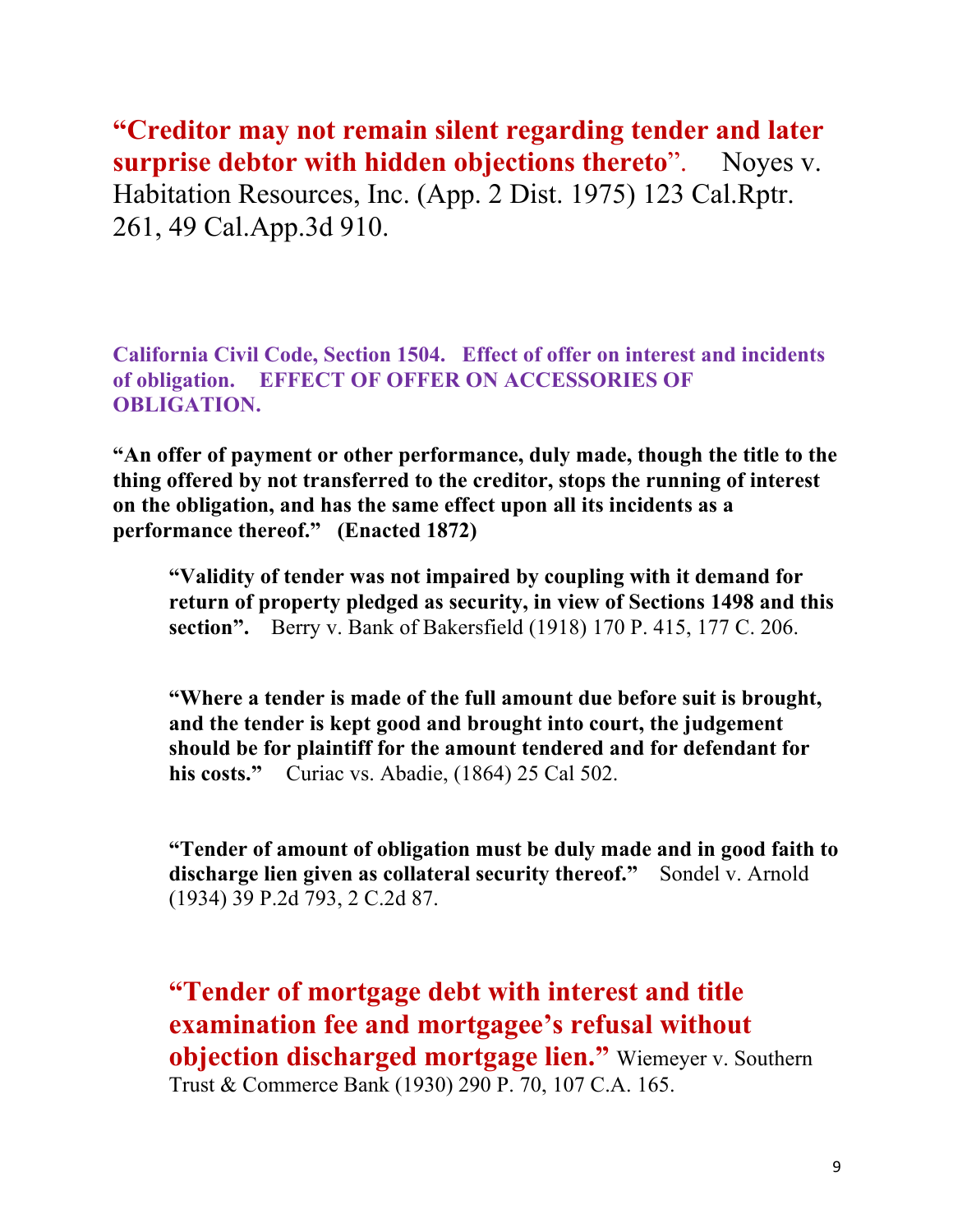## **California Civil Code, Section 1511. Causes excusing performance.**

**"The want of performance of an obligation, or of an offer of performance, in whole or in part, or any delay therein, is excused by the following causes, to the extent to which they operate:** 

**1. When such performance or offer is prevented or delayed by the act of the creditor, or by the operation of law, even though there may have been a stipulation that this shall not be an excuse; however, the parties may expressly require in a contract that the party relying on the provisions of this paragraph give written notice to the other party or parties, within a reasonable time after the occurrence of the event excusing performance, of an intention to claim an extension of time or of an intention to bring suit or of any other similar or related intent, provided the requirement of such notice is reasonable and just;** 

**3. When the debtor is induced not to make it, by any act of the creditor intended or naturally tending to have that effect, done at or before the time at which such performance or offer may be made, and not rescinded before that time." (Enacted 1872. Amended by Stats. 1968, c. 1730, p. 3888, § 1.)** 

**California Civil Code, Section 1512. Performance prevented by creditor.** 

**"If the performance of an obligation be prevented by the creditor, the debtor is entitled to all the benefits which he would have obtained if it had been performed by both parties." (Enacted 1872. Amended by Code Am. 873-74, c. 612, p. 240, § 184.)** State v. Agostini (App. 1 Dist. 1956) 139 Cal.App.2d 909, 294 P.2d 769.

>>>>>>>>>>>>>>>>>>>>>>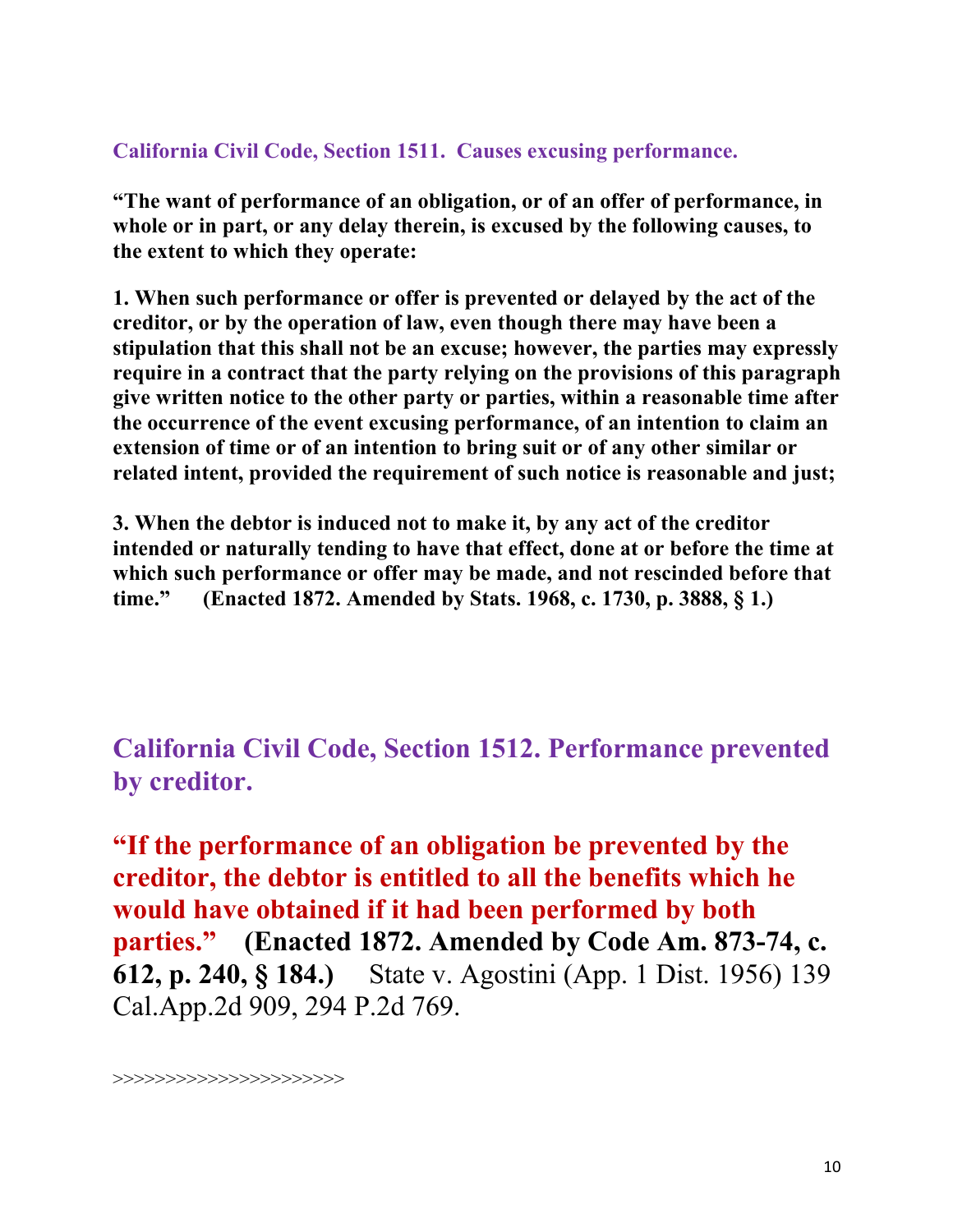# **Uniform Commercial Code Article 3-603 (b). Tender of Payment.**

**"If tender of payment of an obligation to pay an instrument is made to a person entitled to enforce the instrument and the instrument is refused, there is discharge, to the extent of the amount of the tender of the obligation of an indorser or accommodation party having a right of recourse with respect to the obligation to which the tender relates".** 

#### **Uniform Commercial Code, Section 3604. Tender of Payment.**

- **1) Any party making full tender of payment to a holder when or after it is due is discharged to the extent of all subsequent liability for interest, costs, and attorney's fees.**
- **2) The holder's refusal of such tender wholly discharges any party who has a right of recourse against the party making tender.**
- **3) Where the maker or acceptor of an instrument payable otherwise than on demand is able and ready to pay at every place of payment specified in the instrument when it is due is equivalent to tender.**
- **Operation of Law.**

**"Operation of law means the practical effect of what the law is intended to be on the subject".** American Bitumuls & Asphalt Co. v. U.S., Cust.Ct. 146 F.Supp. 703, 713, 714.

**"In its usual signification, "operation of law" is generally applicable to matters involving title and refers to situations in which rights, and sometimes liabilities, are created without actions by the parties; it is said also to mean the obligation of law; or its practical working and effect**". American Bitumuls & Asphalt Co. v. U.S., Cust.Ct. 146 F.Supp. 703, 713, 714.

#### • **Default.**

**"Default. By its derivation, a failure. An omission of that which ought to be done."** Town of Milton v. Bruso, 111, Vt. 82, 10 A.2d 203, 205.

**"Specifically, the omission or failure to perform a legal or contractual duty…."** Easterwood v. Willingham, Tex.Civ.App., 47S.W2d. 393, 395;